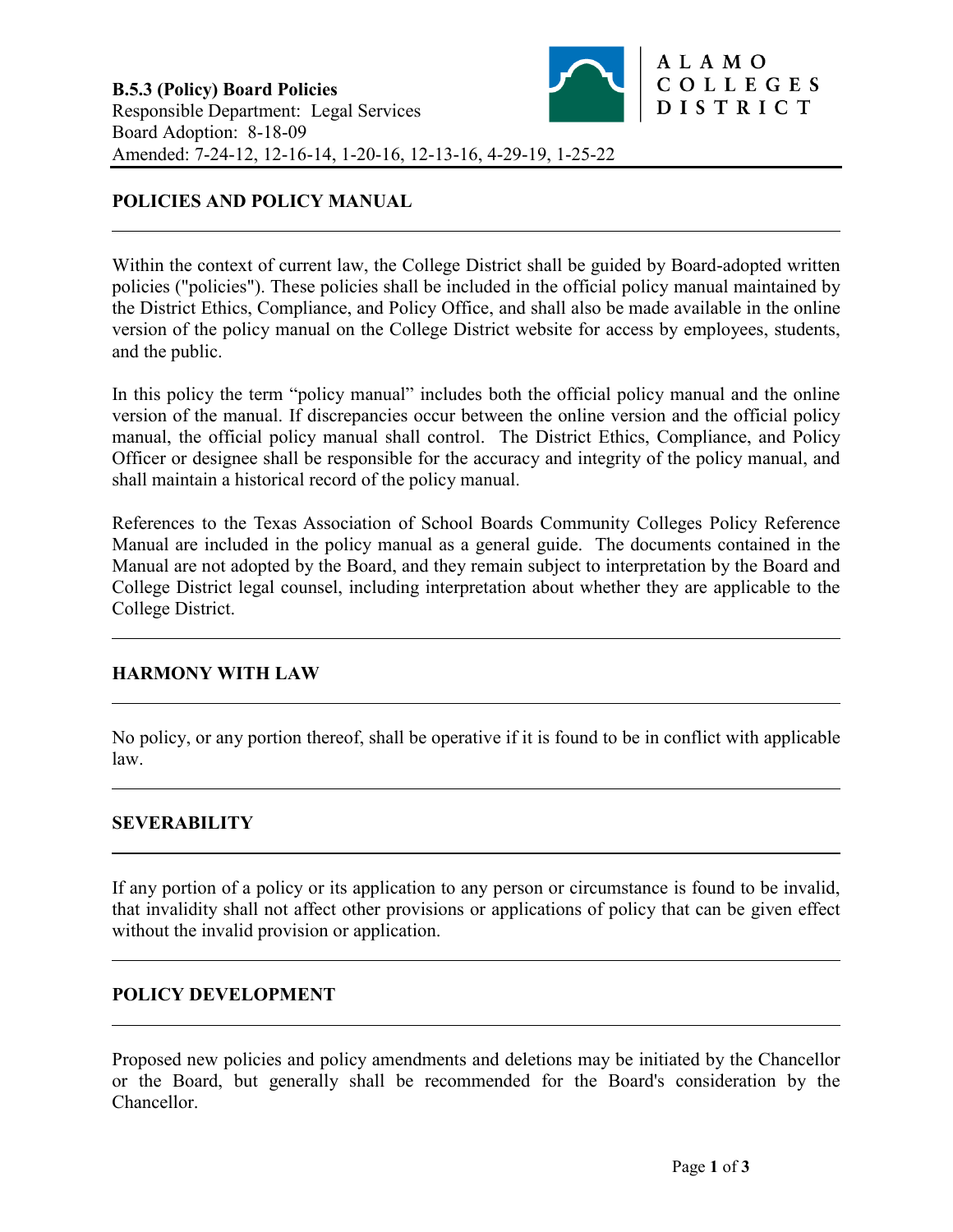# **ADOPTION, AMENDMENT AND DELETION**

The Board shall have the sole right to adopt, amend, interpret and delete policies. Proposed policies, amendments, and deletions shall be submitted to the Policy and Long-Range Planning Committee for review prior to being submitted to the Board for action, except in case of emergency, as determined by the Board.

Proposed new policies and revisions to existing policies shall be developed and submitted by the Chancellor as he/she deems warranted by developments or as requested by the Board. The Chancellor will consider legal and additional college, administration, faculty, and staff input as the Chancellor may deem appropriate under the circumstances, including a standard procedure and process which the Chancellor will establish, publish and adapt to solicit stakeholder input.

New policies and policy revisions become effective upon Board action or at a future date designated by the Board. Policy changes shall be incorporated into the policy manual as of their effective date.

Board-adopted or amended policies supersede all previous versions, and all other previously adopted policies or other documents addressing the same issues have no force or effect to the extent that they conflict with the newly adopted or amended policy.

# **NON-SUBSTANTIVE CHANGES**

Title changes, minor procedural or organizational changes, and other non-substantive changes of policies may be made by the Ethics, Compliance, and Policy Office without additional Board approvals, provided neither the meaning nor intent of the policy is altered. The changes shall be incorporated into the policy manual.

### **PROCEDURES AND OTHER GUIDELINES**

The Chancellor or designee is authorized to develop and/or approve procedures and other guidelines to carry out policies. No procedure or other guideline or practice, or any portion thereof, shall be operative if it is found to be in conflict with current policy or applicable law.

ALAMO

COLLEGES DISTRICT